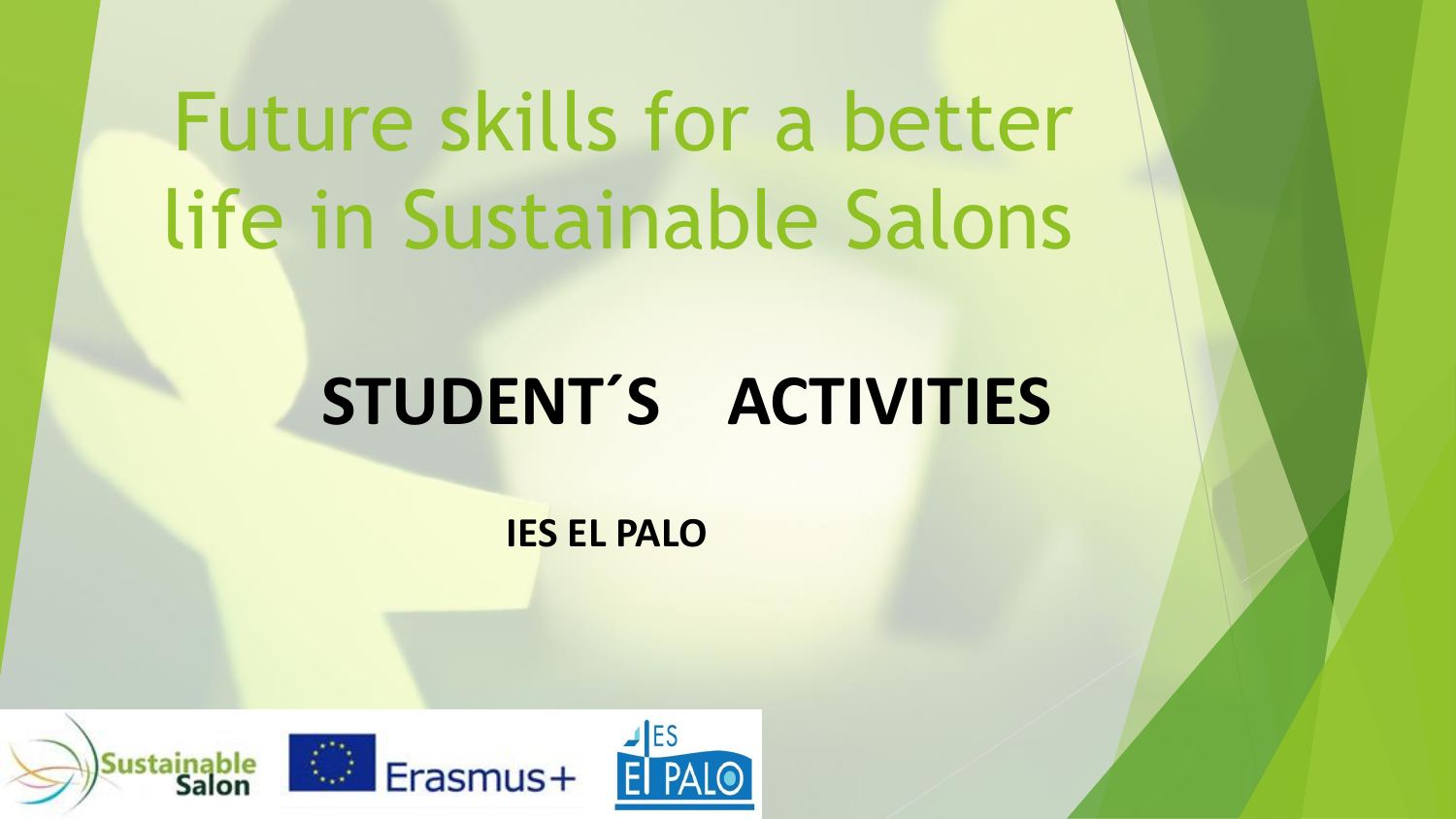# PROJECT GOALS

Student participation will take place at 3 work conferences and the sector conference.

- 3 major assignments:
- **Pretesting the developed materials**
- **Developing the content and design of a magazine.**
- **Development of an awareness package for the hairdressers** with stickers about the practical interpretation of the environment.

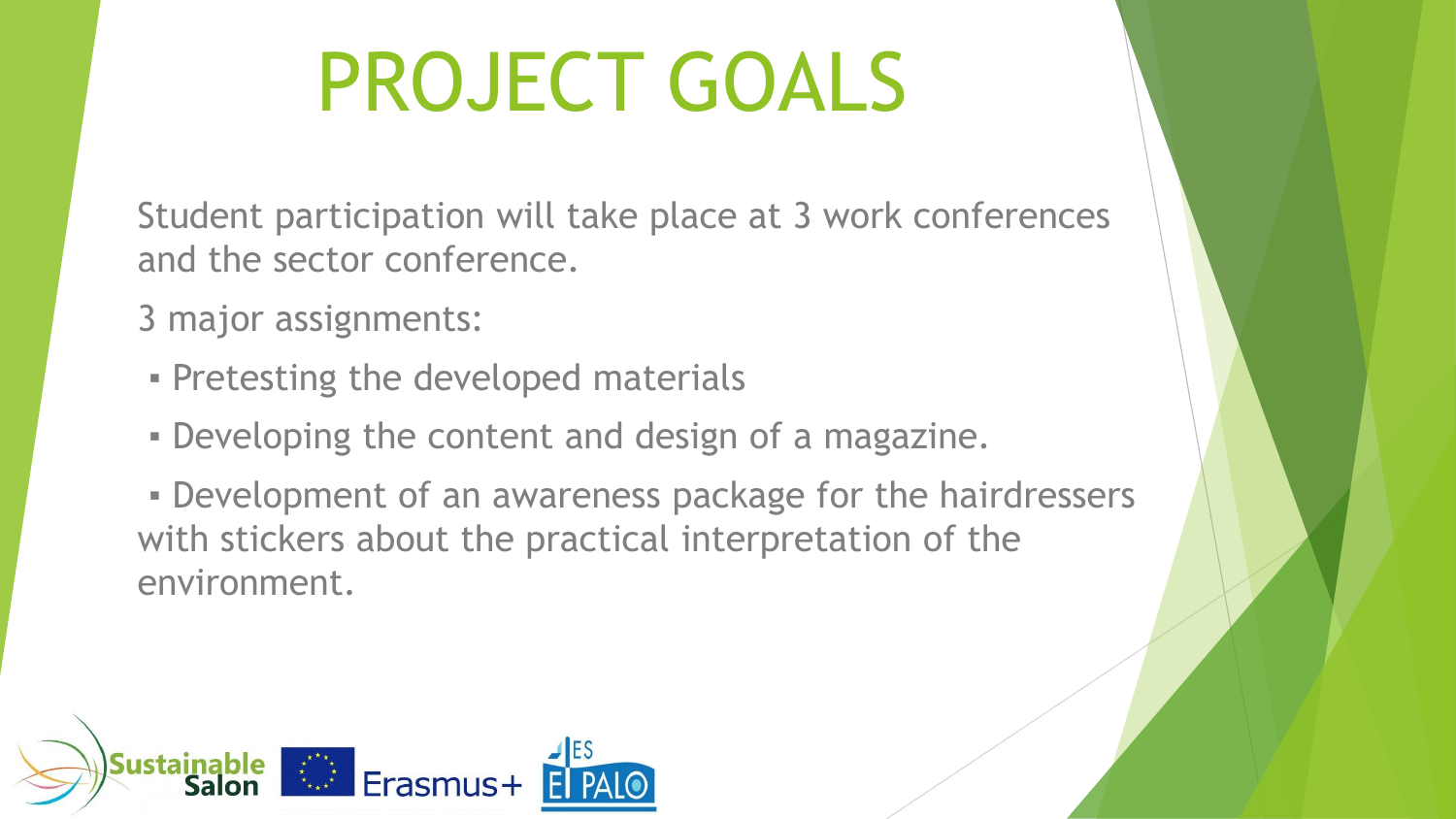### **MÁLAGA MEETING STUDENT ACTIVITIES AGENDA**

| <b>WHEN</b>                | <b>WERE</b>        | <b>WHAT</b>                                                                          |
|----------------------------|--------------------|--------------------------------------------------------------------------------------|
| May 11th.<br>9 am - 4 pm   | <b>IES El Palo</b> | Guidelines for video.<br><b>Cosmetic Workshop.</b><br>Search for information         |
| May 12th<br>9 am - 3 pm    | Downtown Málaga    | Visiting the enviromental<br>advisory center.<br>Awareness activity.                 |
| May 13th<br>$9$ am $-3$ pm | <b>IES El Palo</b> | Editing video and presentation<br>Writing/designing awareness<br>tools for magazine. |

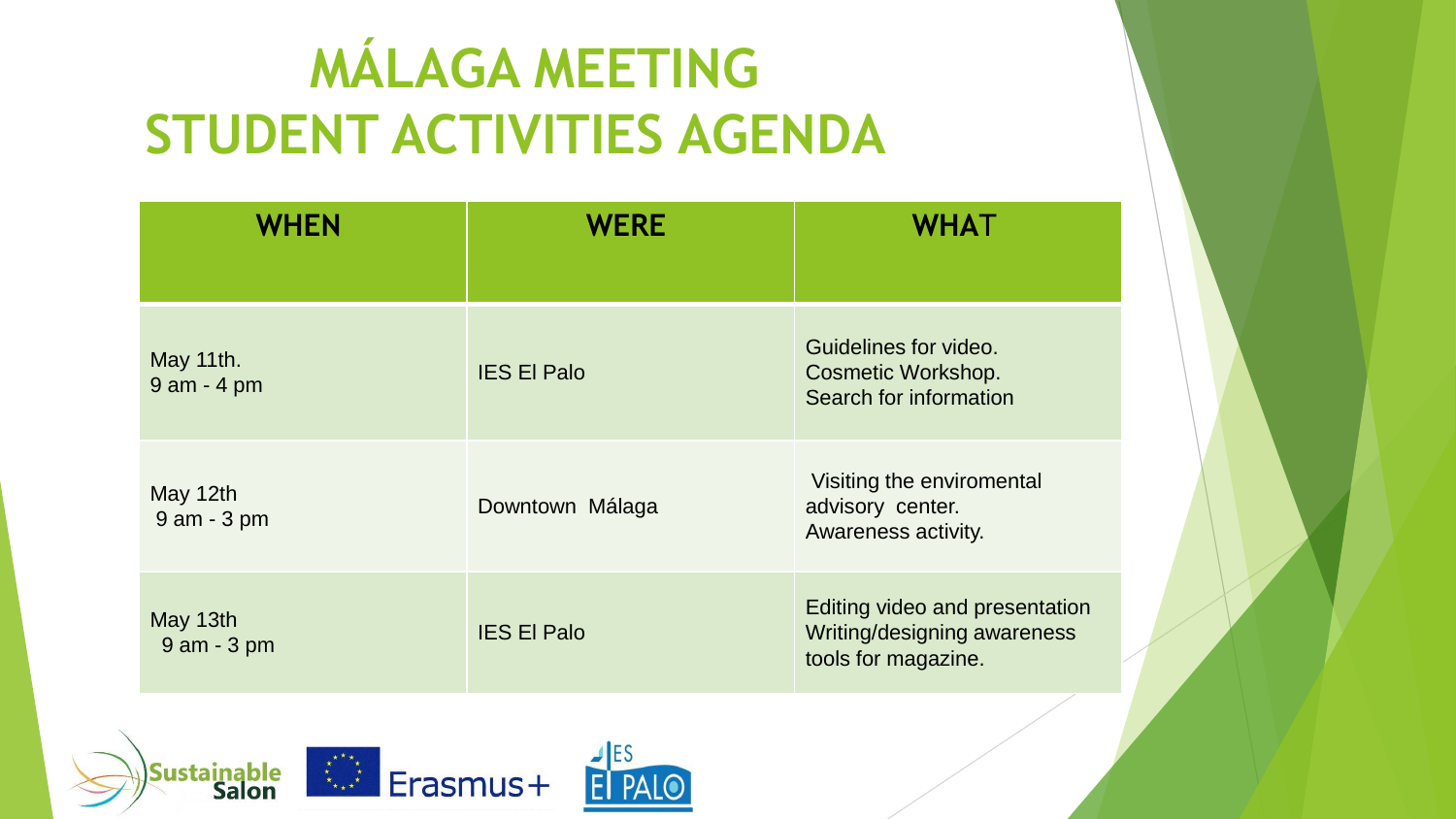#### **GREEN COSMETICS WORKSHOP**



- Visit to the greenhouse and identification of the plants and their characteristics.
- Manufacture of dry shampoos by students.
- Search for information: Natural cosmetics suppliers in your area (km 0), analyze packaging, reuse or recycle them...
- Recording video.

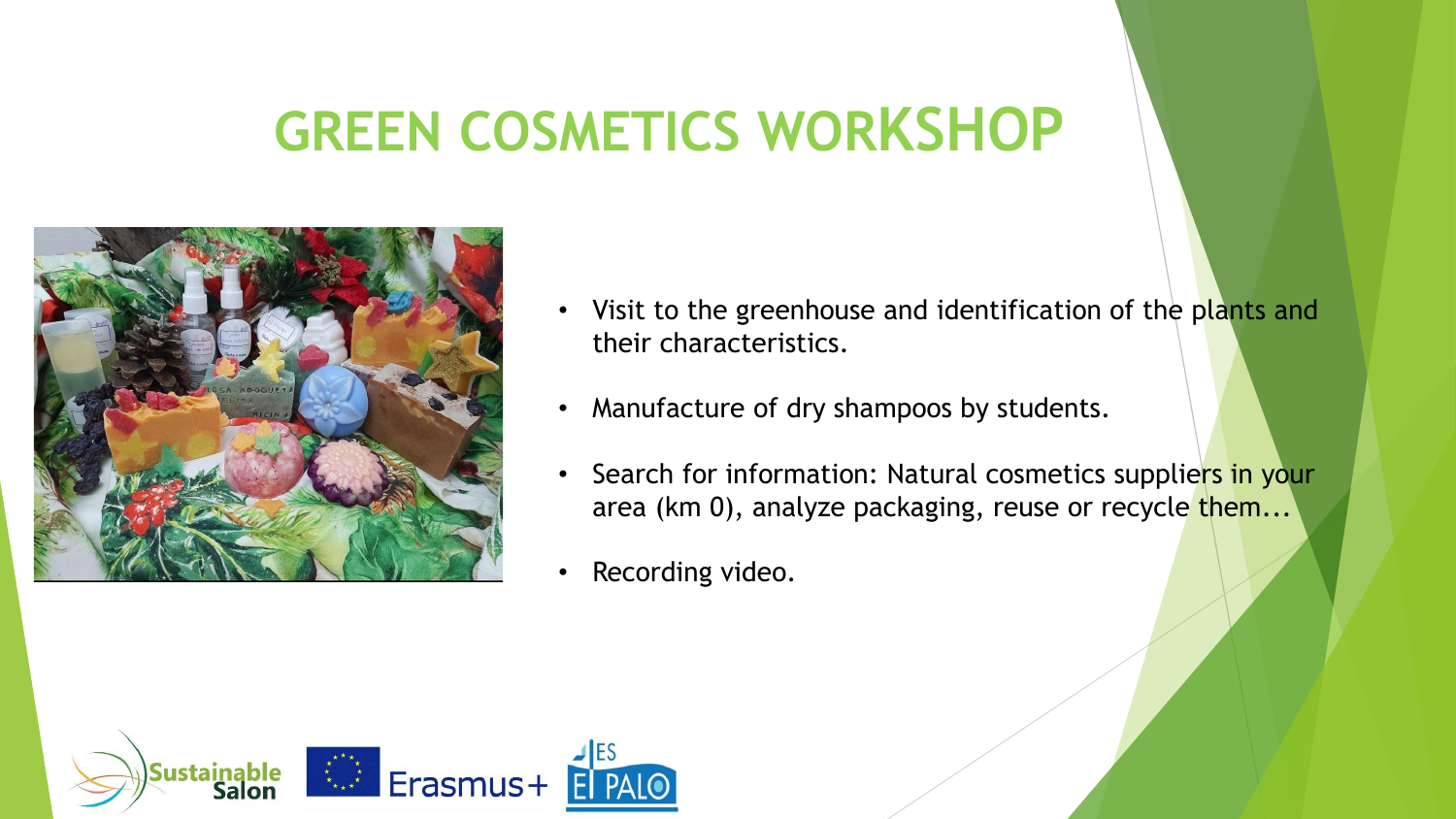#### **Downtown Málaga**

#### - **VISITING THE ENVIROMENTAL ADVISORY CENTER**

**CERTIFICACIÓN** CAI IDAD AMRIFNTAI

The Environmental Advisory Center of Málaga City is a public service aimed at companies to improve their environmental responsibility. Its main purpose is to provide free advice to the business fabric and achieve a new image of the municipality with the aim of placing it as a sustainable environmental benchmark within the European commercial area.

- **TESTING SUSTAINABLE SALON SCANNER IN HAIRDRESSING SALONS.**
- **- WRITING AN ARTICLE FOR THE MAGAZINE ABOUT THE ACTIVITY**

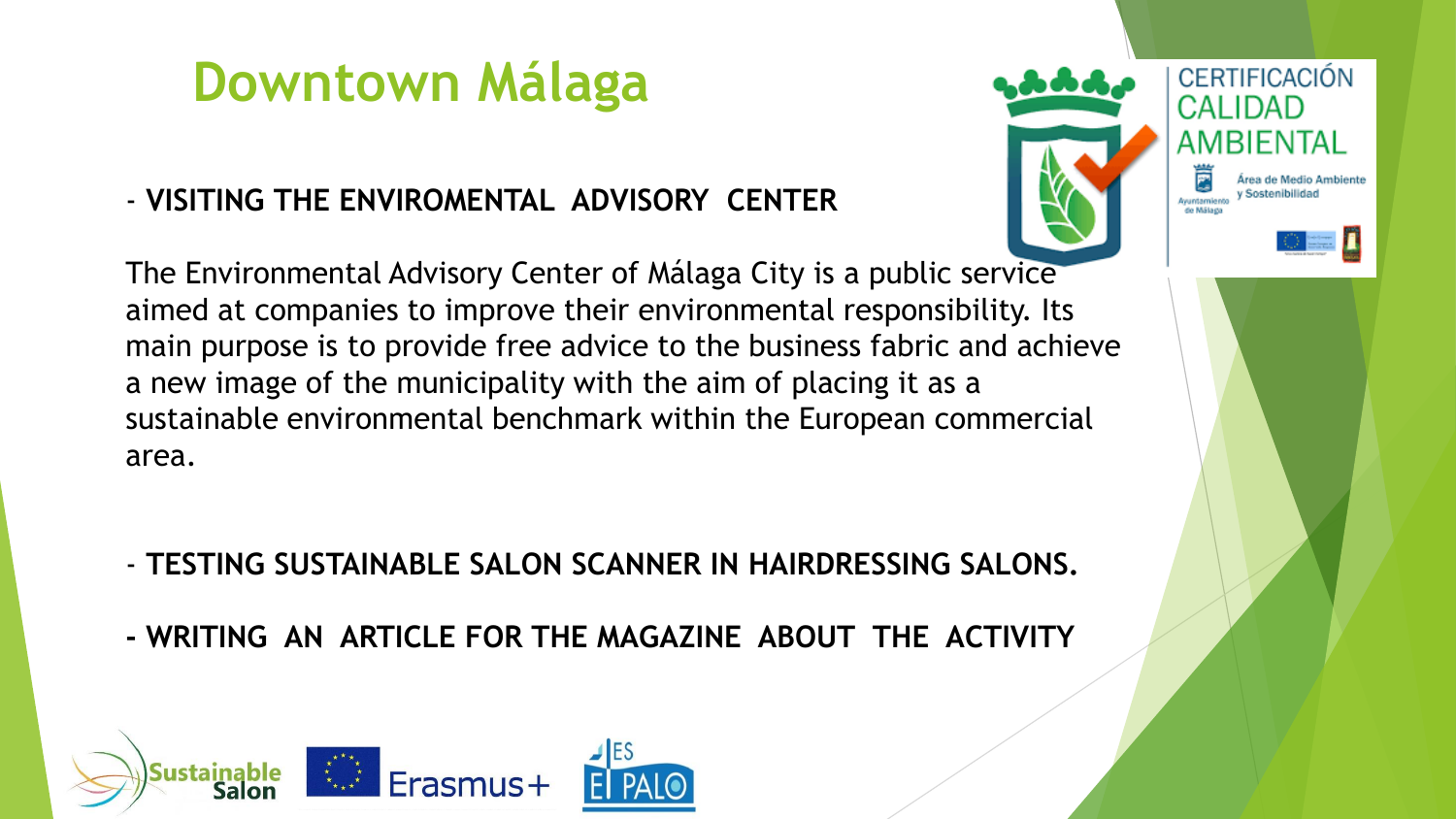### **VIDEO: OBTAINING THE MOST SUSTAINABLE COSMETIC EVER FOR YOUR SALON**

After the research done on Wednesday, students will elaborate a descriptive video (max. 90 sec) about one of the following subjects:

- 
- Raw materials,
- Manufacture,
- Transportation and supliers,
- Packaging, marketing and sales.

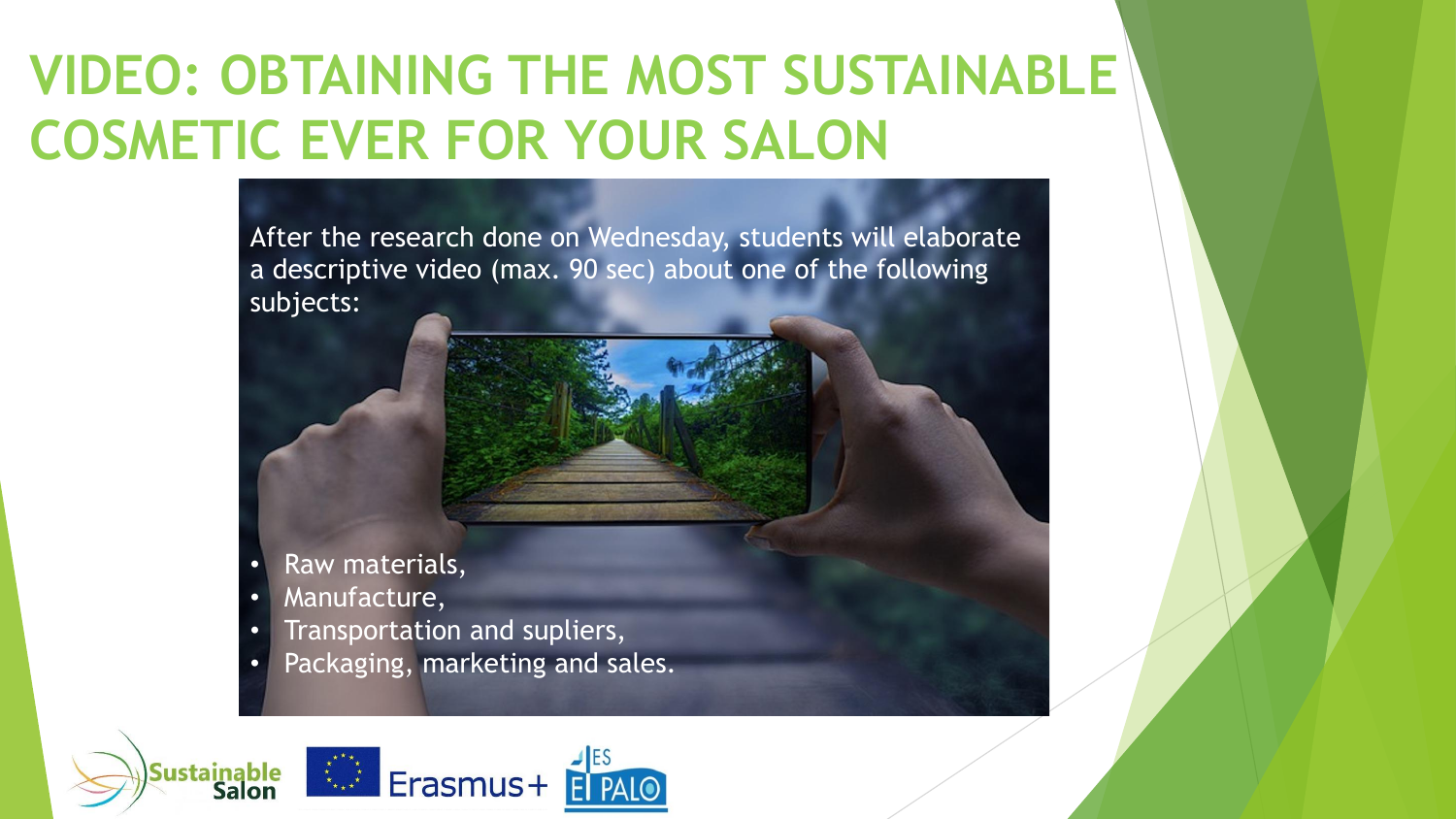#### AWARENESS TOOLS FOR MAGAZINE

Students will write articles, draw comics or design creative awareness tools for the magazine, using the knowledge achieved.